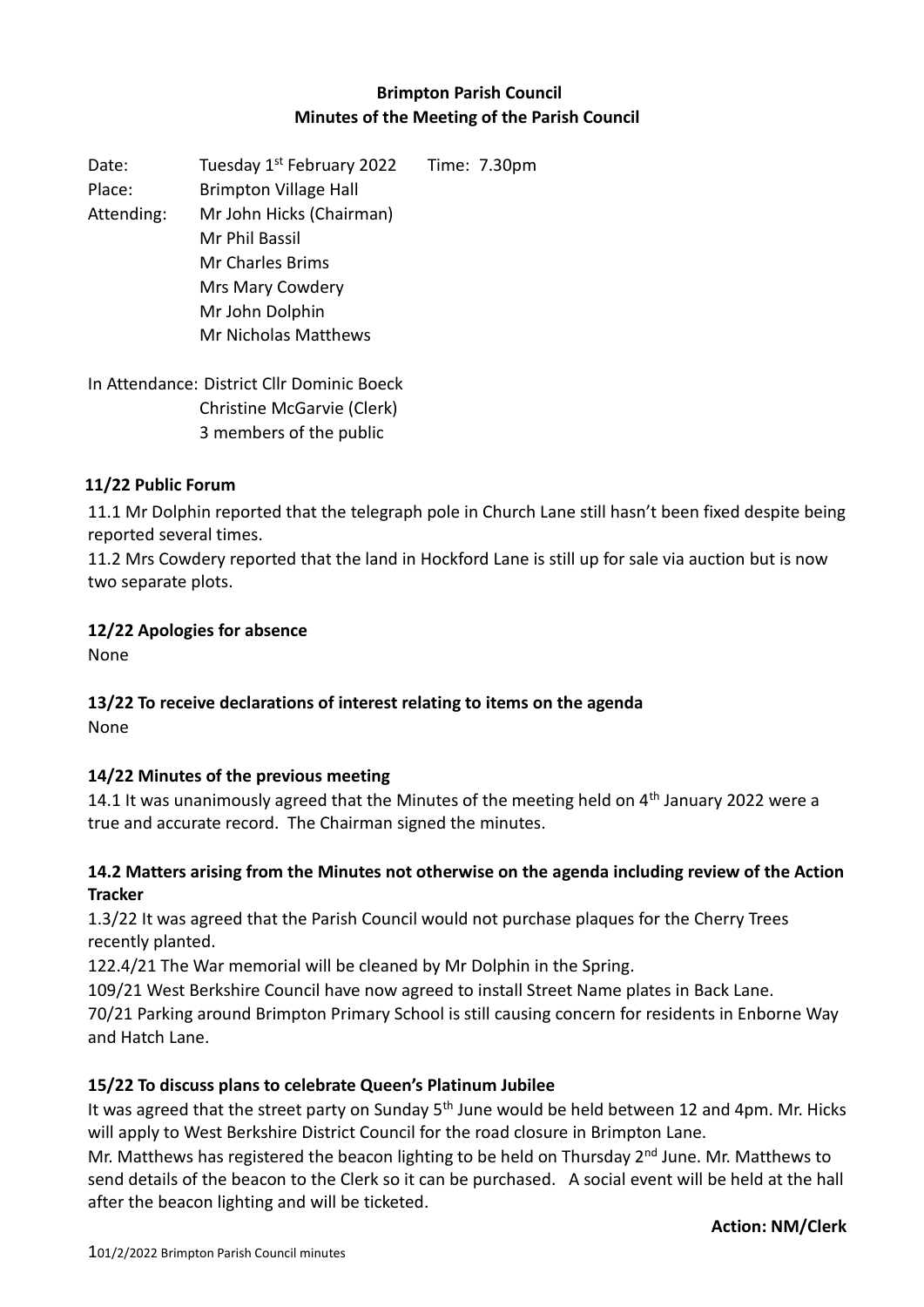On Friday 3<sup>rd</sup> June or Saturday 4<sup>th</sup> June there will be a nature walk.

On Saturday 4th June there will be a Barn Dance held at Hyde End Farm.

On Sunday 5th June there will be a lunch in Brimpton Lane followed by games in the school playing field.

The Platinum Jubilee working group will meet soon to finalise details for the events planned over the weekend.

## **16/22 Review of long-term objectives in the Parish Plan**

A document reviewing the long-term objectives in the Parish Plan was circulated before the meeting. It was agreed that the document should be made public on the Parish Council website. Mr. Bassil provided a report on Transport Improvement Options. It was agreed that two local volunteer groups providing transport should be advertised on the Parish Council website. Clerk to action. It was acknowledged that there is an unofficial group of volunteers who help some residents with transport but it was agreed that there was no benefit in trying to formalise this.

#### **Action: Clerk**

Mr Hicks has responded to the recent consultation by West Berkshire Council on bus service improvements.

## **17/22. Parish Environment**

## **17.1 To provide an update on the use of the Speed Indicator Device (SID) in the Parish**

The SID was put up in Wasing Road facing traffic leaving the village and showed that 37% of drivers were travelling at over 35mph coming down the hill out of the village. Clerk has sent the statistics to the PCSO but not had a response. West Berkshire Council still can't do Community Speedwatch themselves. Aldermaston Parish Council are now looking at what is involved in setting up a Community Speedwatch group.

It was agreed that Clerk would seek permission from West Berkshire Council to put the SID on a post on the B3051

#### **Action: Clerk**

## **17.2 To consider quotes for replacement village map at the war memorial.**

The Clerk had provided a report outlining four quotes for a replacement village map. It was agreed to proceed with option 2. Clerk to finalise the design with Mr. Bassil and order the new map.

**Action: Clerk**

## **17.3 To consider request for 'no parking' signs on verge near the bus stop at the bottom of Church Lane**

A resident has requested a sign is put up on the verge to stop people parking where bulbs will be coming up soon. It was agreed not to proceed with 'no parking' signs at the moment but to monitor the situation.

#### **18/22. Planning and Development**

## **18.1 To consider new planning applications and provide updates on any already considered. See appendix C below.**

22/00065/AGRIC, - Hyde End farm, Hyde End Lane. Removal and replacement of 2 barns.

**22/00176/AGRIC** – Hyde End Farm, Hyde End Lane. Prior approval for a new barn

The Parish Council agreed not to comment on these applications.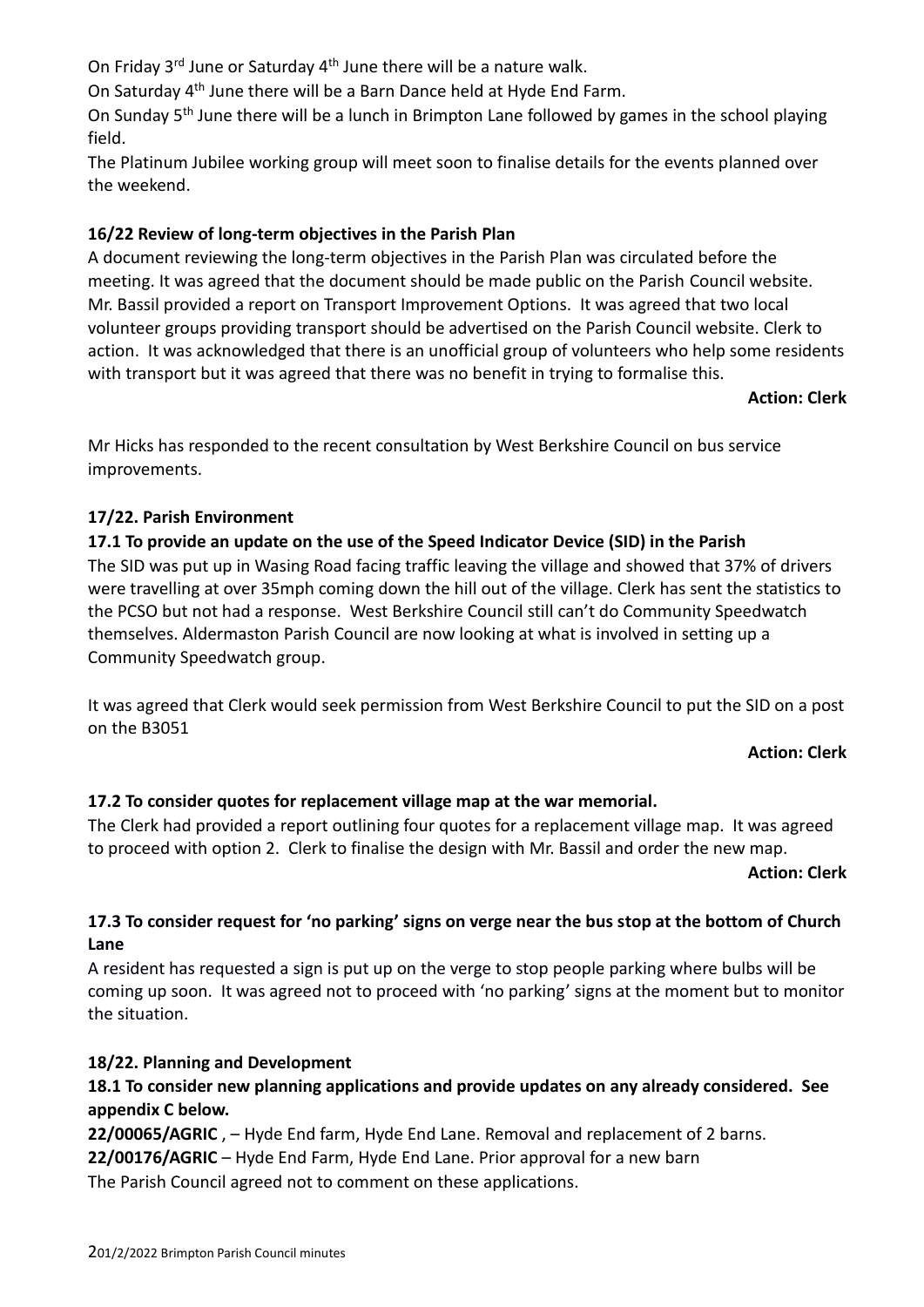Mr. Hicks reported that he has been approached about plans to build a new house at Hyde End Farm. The owner of the land, the architect and the project manager have asked to attend the April meeting to share plans for the site.

**22/00036/HOUSE** – Wasing Old Rectory. Erection of an infill extension (Wasing Parish) The Parish Council resolved to respond with no objections.

## **21/02909/FUL - Larkwhistle Farm** Erection of a new agricultural outbuilding

The Parish Council considered the amended plans and resolved that the Parish Council's view remains that it would be over development of the site and would be visible from the highway.

## **19/22. Finance**

**19.1 To approve payments and approve reconciliation against bank statements** The payments and bank reconciliation were agreed.

## **20/22 Consultation documents requiring consideration**

Royal Berkshire Fire Authority – Consultation on response to automatic fire alarms The Parish Council agreed not to comment on this consultation.

## **21/22 Reports**

## **21. 1 District Councillor's Report**

Cllr Boeck reported that he recently met with the new Service Director responsible for the Planning Department, Eric Owens. A review of the 'Place' directorate has been commissioned which will outline what a good Planning Department looks like and how the current Planning Department is operating against this model. There is a recognition that planning enforcement needs more capacity and there should be improvements in processes.

#### **21.2 Clerk's report**

Clerk attended the West Berkshire Clerks' Forum. There was some discussion about devolution. Some parishes are taking on services such as sending out letters to residents asking them to cut hedges. It was agreed that there had been little information recently about devolution from West Berkshire Council lately and an action was taken to follow this up with them.

West Berkshire Council representatives will attend future Clerk's forum meetings to improve engagement.

#### **21.3 Report from Village Hall Committee**

There was a case of Covid reported after a recent event but it was dealt with well and extra cleaning was carried out.

A soup and bacon roll morning has been booked for the 5th March.

Mr. Dolphin thanked those who responded to the hall survey.

There will be a charity fundraising event on 8<sup>th</sup>/9<sup>th</sup> April raising money for the local hospice.

## **22/22 The next meeting will be held on Tuesday 1st March 2022 in the Village Hall. The Annual Parish Assembly will be held on Tuesday 24th May.**

| Signed:    |  |
|------------|--|
| (Chairman) |  |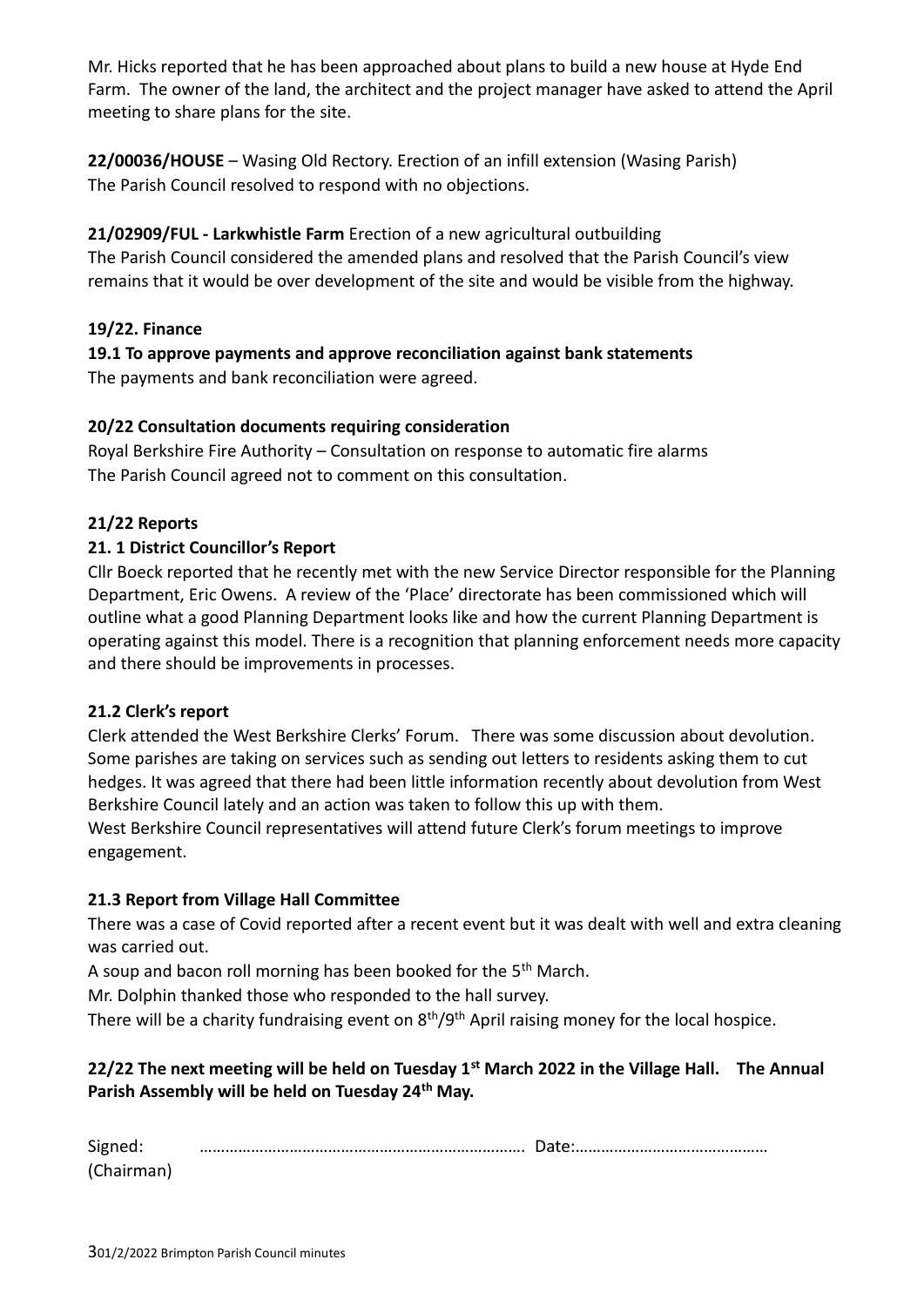## Appendix A

## Meeting Report 1st February 2022

## **Community Account**

| <b>Statement balance</b><br>24/1/2022      | Cashbook balance as at<br>25/1/2022 | <b>Cashbook balance after new payments</b><br>made |  |
|--------------------------------------------|-------------------------------------|----------------------------------------------------|--|
| £36,736.83                                 | £36,736.83                          | £36,496.83                                         |  |
| <b>Payments made</b><br>since last meeting |                                     |                                                    |  |
| <b>Cheque No</b>                           | <b>Payee</b>                        | <b>Details</b>                                     |  |
| SO.                                        | Mrs C McGarvie                      | December salary                                    |  |
| EP.                                        | Digital House Md Ltd                | Website SSL certificate                            |  |
| EP.                                        | <b>Brimpton Village Hall</b>        | 7 months hall hire                                 |  |
| EP                                         | Mr P Bassil                         | Christmas lights                                   |  |
| <b>TOTAL</b>                               |                                     |                                                    |  |

### **New items for payment**

| <b>Cheque No</b> | <b>Payee</b>   | Details         |
|------------------|----------------|-----------------|
| SO               | Mrs C McGarvie | February salary |
| <b>TOTAL</b>     |                |                 |

#### **Receipts since last meeting date**

| <b>Receipt Date</b> | Payer | <b>Details</b> |
|---------------------|-------|----------------|
|                     |       |                |

### **Payments not presented as of 24/11/2022**

| <b>Cheque No</b> | <b>Payee</b> | <b>Details</b> |
|------------------|--------------|----------------|
| <b>TOTAL</b>     |              |                |

| Receipts not cleared as of 24/1/2022 |              |                |
|--------------------------------------|--------------|----------------|
| <b>Receipt date</b>                  | <b>Payer</b> | <b>Details</b> |
|                                      |              |                |

| Savings Account bal-<br>ance 24/1/2022 | £31,907.83 |                                                                      |
|----------------------------------------|------------|----------------------------------------------------------------------|
| <b>Brimpton</b>                        |            |                                                                      |
| story/BPRA                             |            | £1,386.18 Defib paid for                                             |
|                                        |            | Must be spent by October 2021.<br>Spent £305 on gravel and £39.95 on |
| <b>CIL</b>                             |            | £0.00 bulbs. Gazebos £1468.33                                        |
| <b>CIL</b>                             |            | £11,420.35 must be spent by May 2026                                 |
| <b>INRG solar donation</b>             | £20,000.00 |                                                                      |
|                                        | £32,806.53 |                                                                      |

401/2/2022 Brimpton Parish Council minutes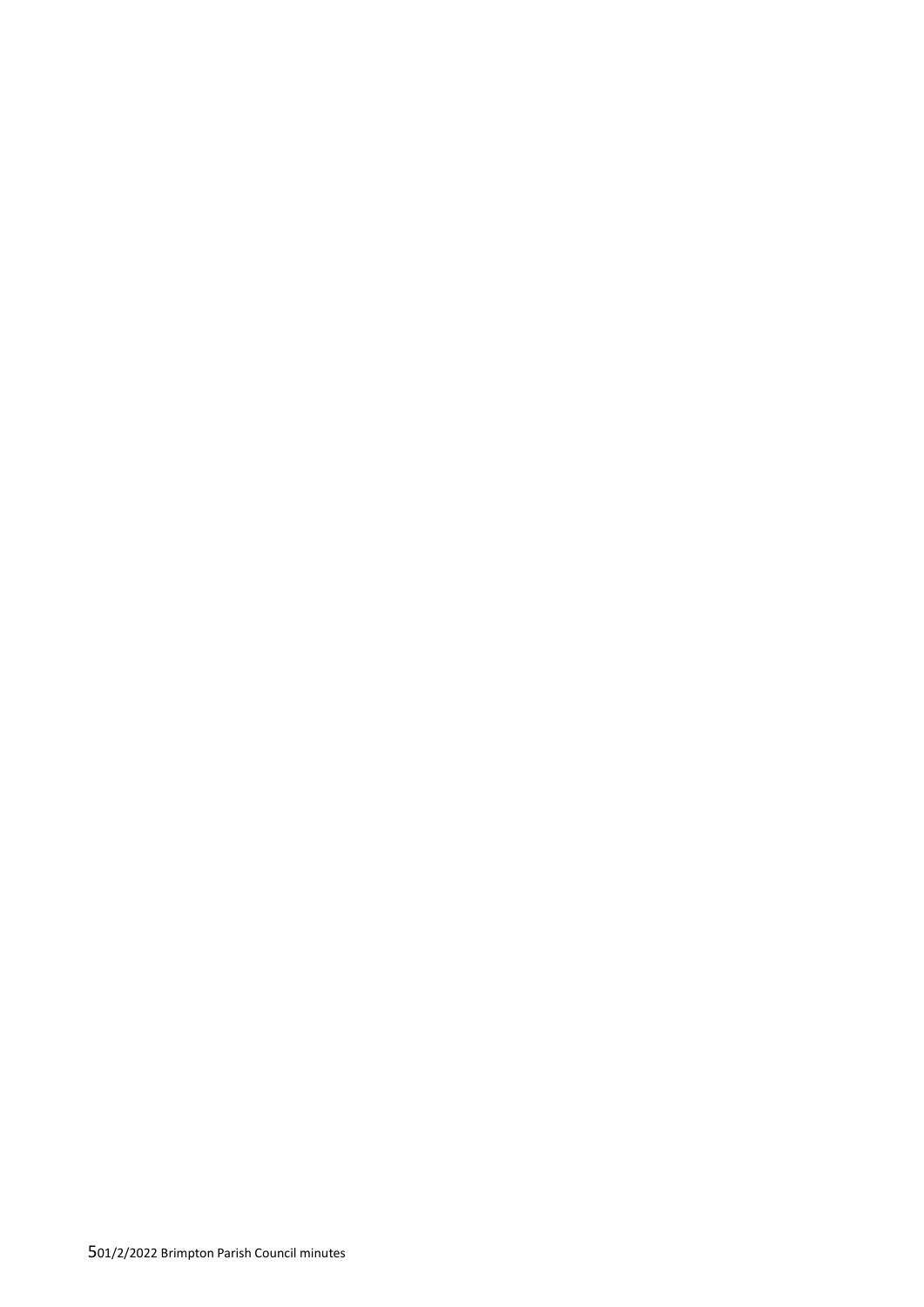## Appendix B

| <b>Bank Reconciliation 25th January 2022</b> |                                                          |                  |
|----------------------------------------------|----------------------------------------------------------|------------------|
| <b>Authority name</b>                        | <b>Brimpton Parish Council</b>                           |                  |
| <b>Prepared by</b>                           | <b>Christine McGarvie</b>                                | Clerk and RFO    |
| <b>Date</b>                                  | 25th January 2022                                        |                  |
| <b>Approved by</b>                           | John Hicks                                               | Chair of council |
|                                              | Balance per bank statements as at 24th January 2022      | £                |
|                                              | <b>Community Account</b>                                 | 36,736.83        |
|                                              | Saving account                                           | 31,907.83        |
|                                              | Less any un-presented payments at 24th December 2021     |                  |
| Add any uncleared receipts                   |                                                          |                  |
| Net Bank balances as at 24th January 2022    |                                                          |                  |
| <b>CASH BOOK</b>                             |                                                          |                  |
|                                              | Opening balance as per cashbook 1st April 2021           | 32,848.53        |
| Add: Receipts in the year                    |                                                          | 12,682.45        |
| Less: Payments in the year                   |                                                          | 8,794.15         |
|                                              | Closing balance as per cash book as at 25th January 2022 | £36,736.83       |
|                                              | Opening balance savings account 1st April 2021           | 31,905.43        |
| Add: Receipts in the year                    |                                                          | £2.40            |
| Less: Payments in the year                   |                                                          | C                |
|                                              | Closing balance as per cash book as at 25th January 2022 | £31,907.83       |
| Overall closing balance                      |                                                          | £68,644.66       |
|                                              | diff                                                     | £0.00            |